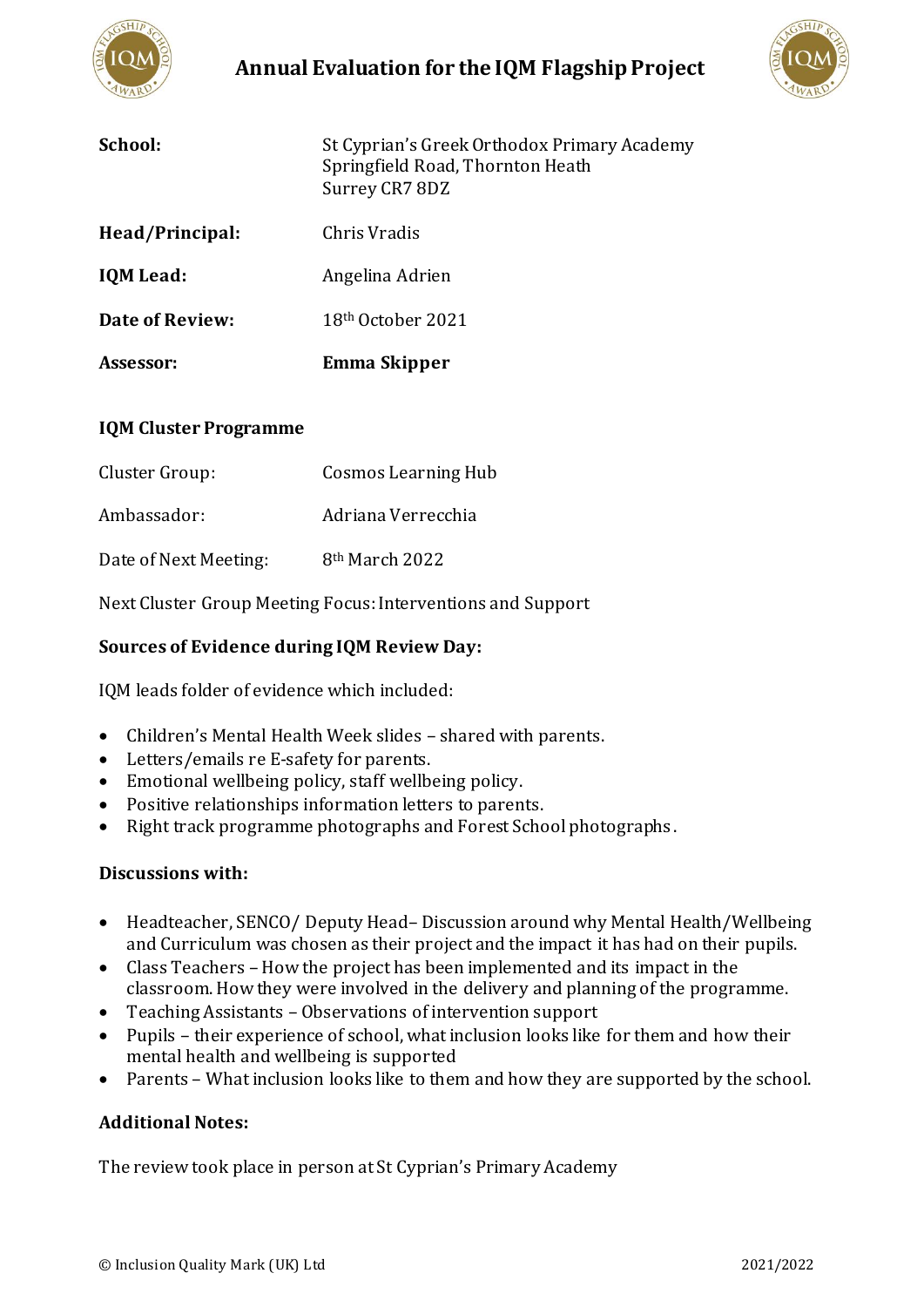



# **Evaluation of Annual Progress towards the Flagship Project**

The focus of St. Cyprian's Primary Academy's Flagship Project is:

#### *'To raise awareness of mental health and wellbeing among the whole school community'.*

Throughout the 2020-2021 academic year, St Cyprian's School staff have worked hard to achieve the desired outcomes of their flagship project. Despite the unexpected interruptions to schooling due to Covid – 19 over the past 18 months, staff ensured that their project was able to continue. They endeavoured to continue to put the wellbeing of their pupils, staff, and school community at the forefront of all they do – whether learning from home or in school.

Having recognised the importance of promoting positive wellbeing in school, the Senior Leadership Team (SLT) agreed that strategies to raise awareness of mental health and wellbeing should be the focus of their Flagship Project and sit alongside a strand in the school's School Development Plan. St. Cyprian's also took the opportunity of new leadership to reflect on the school curriculum and have moved to what they consider to be a more 'child centred' approach to learning, using set fiction and non-fiction books to link writing across the curriculum as well as bringing in a new maths scheme of learning. With wellbeing being at the forefront of the Senior Leadership Teams mind for staff as well as pupils, PPA for teaching staff has been increased to 20% of their teaching time to allow for robust planning and opportunities for professional dialogue with peers. A new PPA workspace has also been established to ensure staff have access to outstanding planning provision and space. It is the aim of the new curriculum to create a learning journey that has children at the centre - where children have a desire to positively engage and lead their own learning. Changes in the organisation of subject timetabling ha s also created opportunities for deeper understanding and learning through half-termly science weeks.

During the project, SLT have monitored and reflected on its impact. They have included parents in the development of the project via emails regarding emotional wellbeing, provided pupils with remote learning opportunities for children's mental health week and reviewed their emotional wellbeing policy and staff wellbeing policy.

It is true to say that the evaluation of the Flagship Project for 2020-2021 has been achieved. The Head Teacher, SENCO/Deputy Head have taken steps to ensure that they have reached the target to raise awareness of the importance of mental health and wellbeing among the whole school community and to develop their curriculum using a book-based approach. The Senior Leadership Team have evaluated the impact of their project to date and have identified the next steps for ensuring that it continues to be an integral part of their school.

# **Agreed Actions for the Next Steps in the Flagship Project:**

St Cyprian's Primary Academy staff are keen to continue to develop the next phase of their Flagship Project. Due to the disruptive nature of the last 18 months the Senior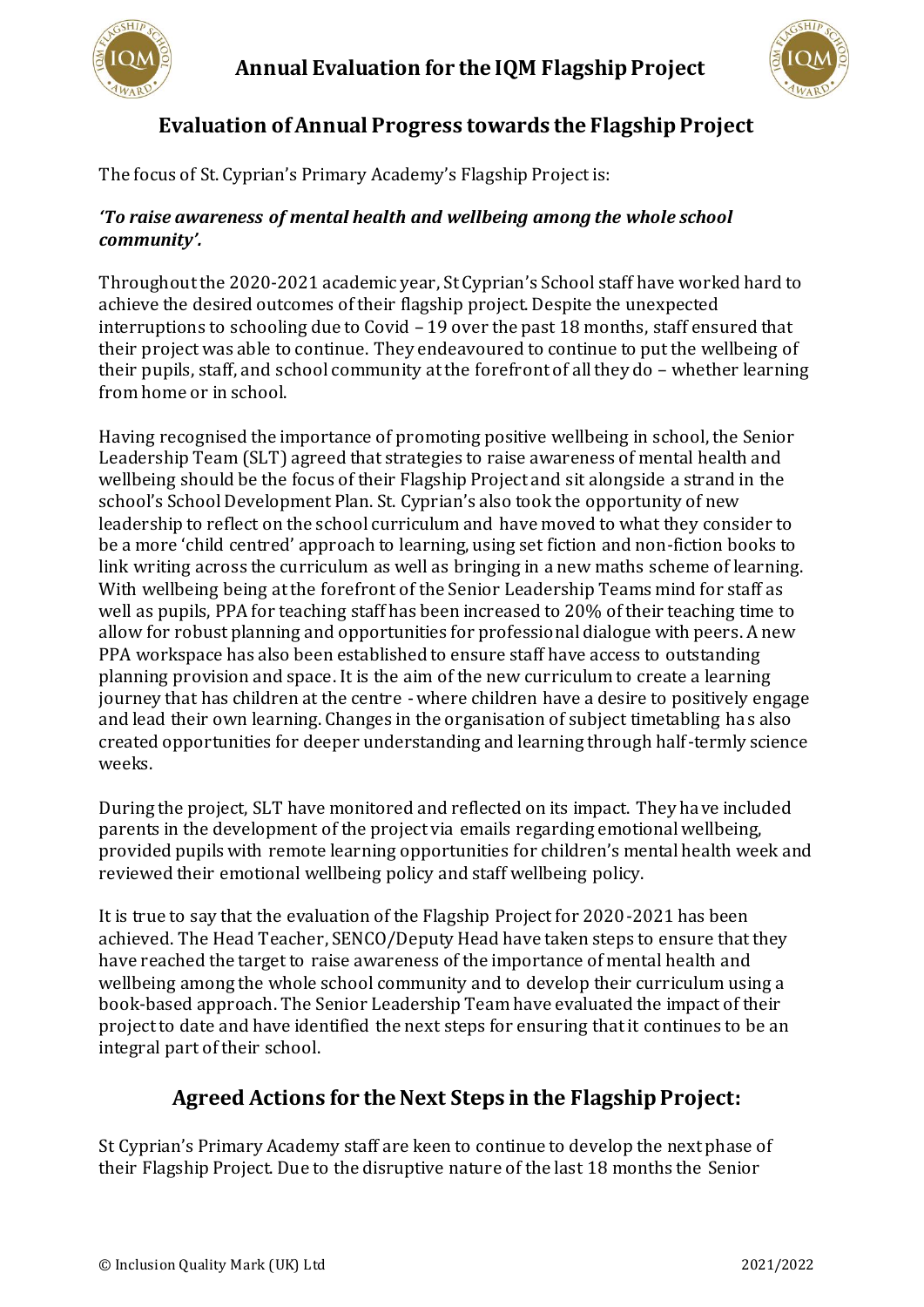



Leadership Team have agreed to continue to embed 'mental health and wellbeing strategies across the school community' also, to embed their new curriculum throughout the school. A plan for this has been created and shared with all stakeholders, thus continuing to ensure that the involvement of all staff and the inclusion of all pupils is at the forefront of their approach and is built into the ethos of the school.

### **Raise Awareness of the Importance of Mental Health and Wellbeing among the whole school community**

Whilst SLT are confident that strategies to raise the importance of mental health and wellbeing are in place across the school and its wider community, they agree that there is more work to be done to embed it in everything that they do. A desire for all policies and practices to refer to pupil wellbeing and the wish to develop the use of pupil voice to explore their opinions of emotional health and wellbeing throughout the school continue to be evident.

Next Steps as discussed during the Flagship Review

- Develop active playtimes for all.
- Use display space around school to celebrate the Emotional Health/Wellbeing work being undertaken across the school.
- Participate in children's mental health weeks.
- Continue to access support from Right Track/Befriender Programme.
- Establish Wellbeing Ambassadors.

### **Embed cross curricular learning using a book-based approach**

The new cross curricular curriculum has been in place since Spring 2021. New approaches to maths have also been introduced this September using the 'Inspire Maths' programme. Despite staff having to take on board a considerable amount of change teachers talked positively about the new initiates and the positive impact that it was having on their children's engagement and involvement in lessons. SLT agree that the impact of the new curriculum has so far been difficult to measure in terms of progress. Due to lockdowns and the closure of bubbles over the last academic year, many children have missed out on class-based learning and therefore statutory assessments were not carried out at the end of the last academic year.

### Next Steps as discussed during the Flagship Review.

- Writing moderation across year groups and classes.
- Collect annual results and measure progress.
- Continue to support children in metacognition and identifying when they need support and/or further challenge.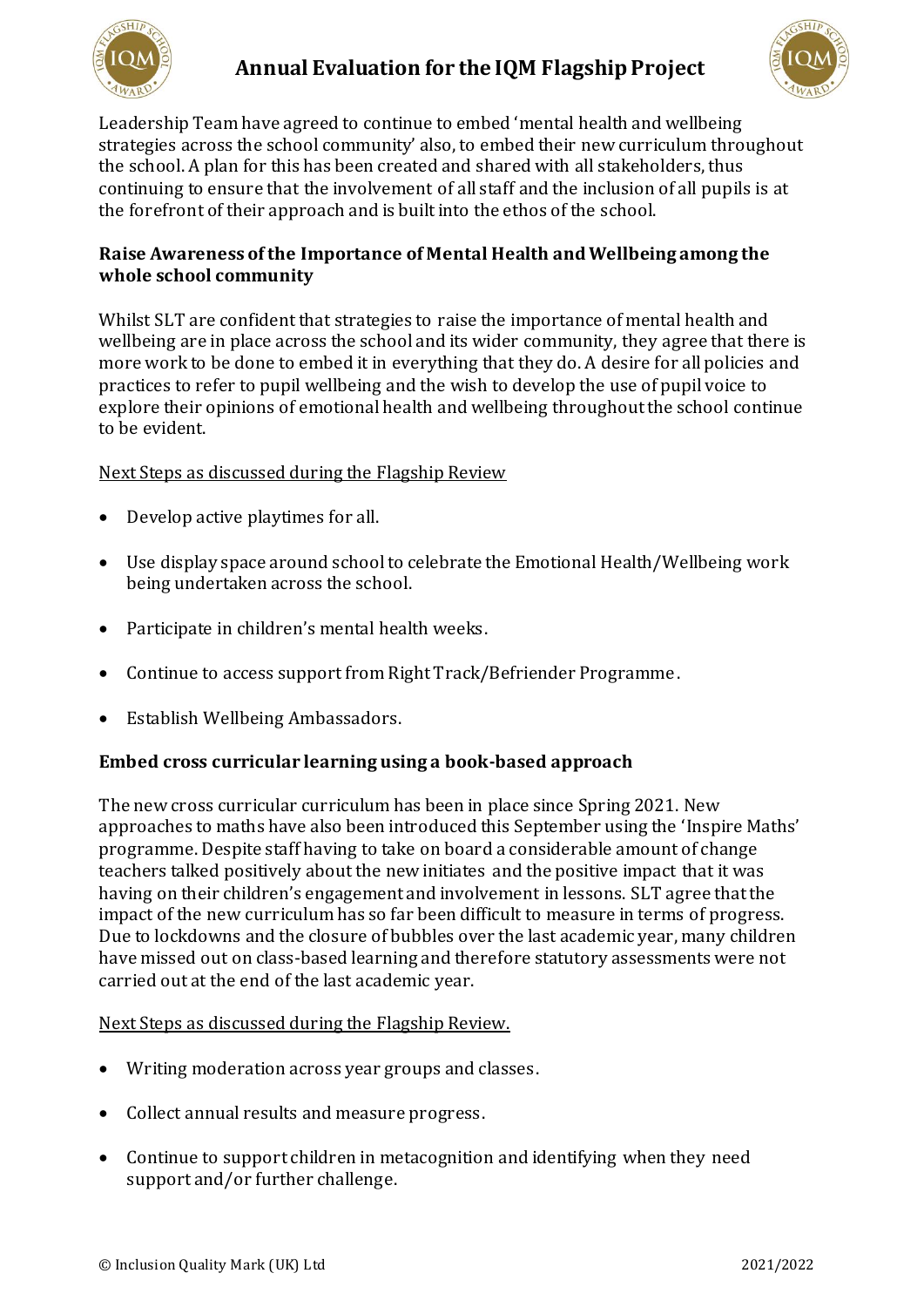



### **The Impact of the Cluster Group.**

St. Cyprian's Greek Orthodox Primary Academy is an active participant of the Cosmos Learning Hub Cluster Group. They have taken part in two virtual cluster meetings between December 2020 and June 2021.

- Staff wellbeing club started.
- Wellbeing days introduced.
- Parent workshops on interventions such as 'bucket time' and PIC.

#### **Overview**

It was evident from the first meeting with the Head and Deputy Head of St. Cyprian's Primary Academy that the inclusion of all pupils, regardless of background or need, is a fundamental priority of the school. The Headteacher shared his belief and passion for delivering a 'Child Centred' approach to learning. The importance of providing an environment where children's mental health and wellbeing is a priority to ensure all children can thrive and be supported to achieve their potential was evident in the implementation of the school's Flagship Project of 'developing a mentally friendly school'. The Senior Leadership Team are very aware of the importance of having a positive mental health and provide a range of support mechanisms and systems to monitor their pupils' wellbeing.

The children I met with on the day discussed their school fondly. It was clear that provision has been made for children beyond their academic learning to develop the whole child and support their mental health. Interventions such as 'Bucket Time', PIC, 'Forest School' and 'Wellbeing Club' all ensure that children are being supported effectively and that any barriers to learning are being addressed. Carefully selected groups of children are given the opportunity to take part in Forest School. Forest School has given children the opportunity to test their resilience and challenge themselves in a different environment. One child described their experience as 'astronomical' and explained how he was able to transfer the skills learnt in the Forest back to the class and felt better able to concentrate. The 'Right Track' counselling programme is another example of the school looking to support the child beyond the classroom. The 6-week programme aimed at Year 5 pupils, involves two trained counsellors working with children on resilience and relationships. Children identified as benefitting from additional support can also be enrolled on the 'Befriender Programme.' One child explained how the 'Befriender Programme' had benefited him in learning how to step away from situations and learning what to do when he feels angry. He stated that he felt more confident now with strategies and was able to share these suggestions with his friends to help them too. Attendance at the lunchtime wellbeing club is via invitation; targeting those children who may struggle with unstructured times. Arts and crafts, chess, Lego, and other quiet activities are on offer. The children described the club as a "good place to relax and take your mind off things" and "a nice calm space to be – without any screens." Children also spoke about how their wellbeing is supported using worry monsters and wellbeing displays in school.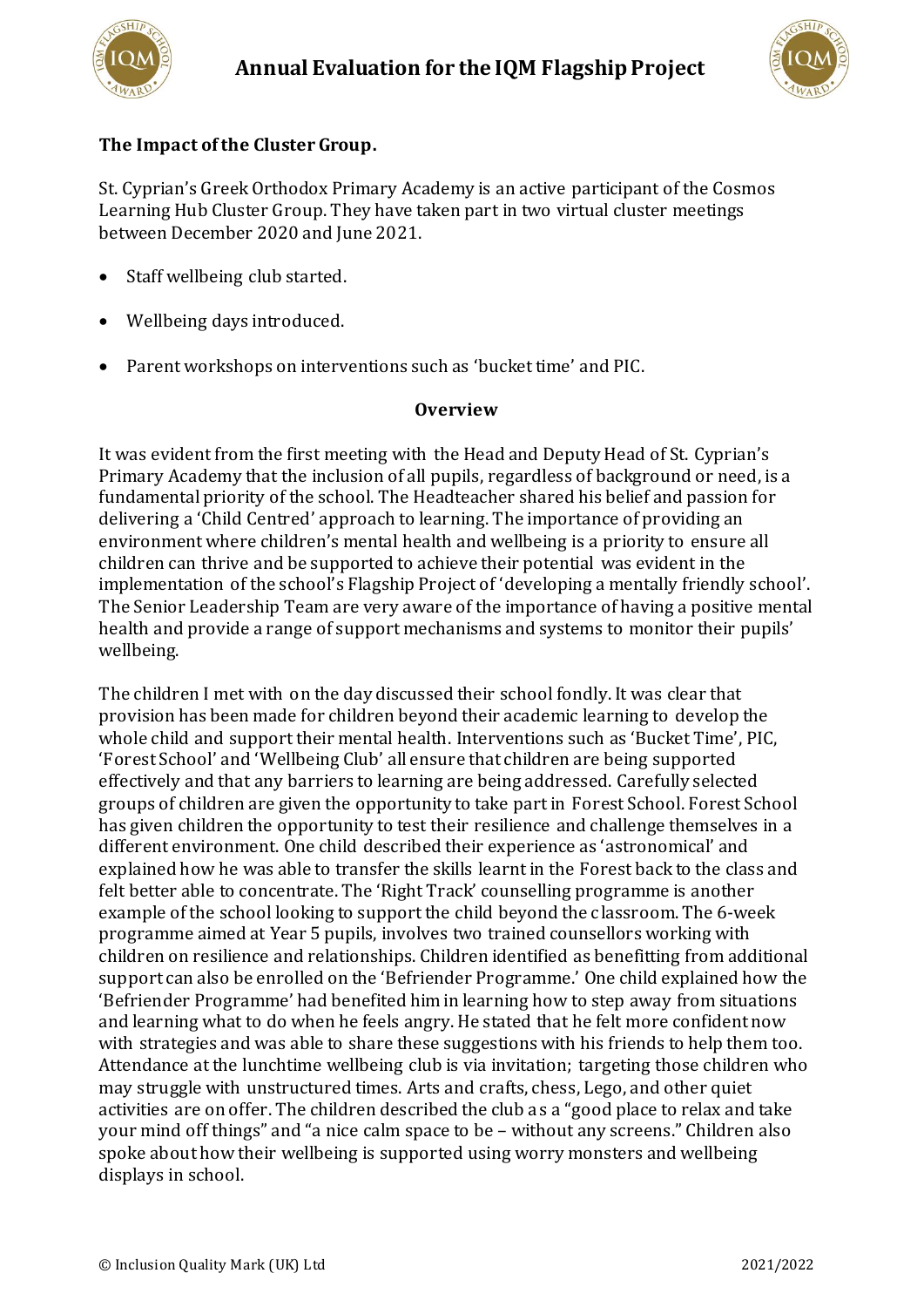



The teachers involved in the review day shared how the new book led curriculum had been implemented in the classroom and the rich learning and language acquisition that was being developed through this approach. Half termly trips are organised to enrich the children's learning experience and deepen their understanding of the topic that they are studying. Children talked with confidence about the topic led approach and how they used enquiry and research skills to improve their knowledge of a subject. A broad range of activities are used to engage children in topics including role-play, art activities and cooking experiences. The Maths Lead explained how the new 'Inspire Maths' scheme was supporting pupils in developing their maths vocabulary though discussion and collaborative learning. She explained how teachers worked with children who may find concepts more difficult and that through the course of the week the number of targeted children reduced as more began to grasp the concepts that were being worked on. Children are encouraged to take responsibility for their own learning by indicating, using coloured paper cups, whether they were working well independently, working collaboratively with their peers or require additional support from the teacher. The use of manipulatives, visual prompts and collaboration all supported those children who may need additional scaffolding to their work. Opportunities for greater depth experiences is available for children who grasp concepts quickly through 'Challenge Box' activities.

Pupils are encouraged to be aspirational about their futures. This is demonstrated through the 'Dream Catcher' assemblies. Through these inspirational assemblies, different members of society and the local community are invited into school to share their job experiences. As well as exposing children to a range of jobs such as DJ, singer, Mayor of Croydon, personal trainer; the older children are also given the responsibility of preparing questions and interviewing the visiting speaker. The children who had been involved in this programme claimed that it was preparing them well for their futures and making them aware of jobs that they may not necessarily have already known about.

During the review day, I observed support staff confidently deliver small group interventions. During both the 'Bucket Time' and 'PIC' interventions children showed positive behaviours for learning and engaged well with the tasks that were thoughtfully planned and with a high level of pupil engagement. The children responded to each other with respect, and it was clear that the support staff had built strong relationships with these children. The support staff showed a good understanding of the purpose and desired outcome of the intervention and had created an environment where children felt able to take risks with their learning. Children were given lots of verbal praise and showed pride in their successes.

The parents that I met with during the review day spoke of a community that cares and supports all its members. They described the school as being very family orientated where everyone is made welcome regardless of faith and background. One parent explained that the door is always open for parents, who are actively encouraged to join in with school events. Parents support each other by supplying uniform and helping with the costs of trip. Parents are actively encouraged to help as volunteers on school trips regardless of the year group that their child is in. The parents praised the school's level of communication, explaining that they are updated regularly through emails. They also commented on the fact that teachers are available both before and after school to talk to parents and are always readily available. One parent described the school as a second